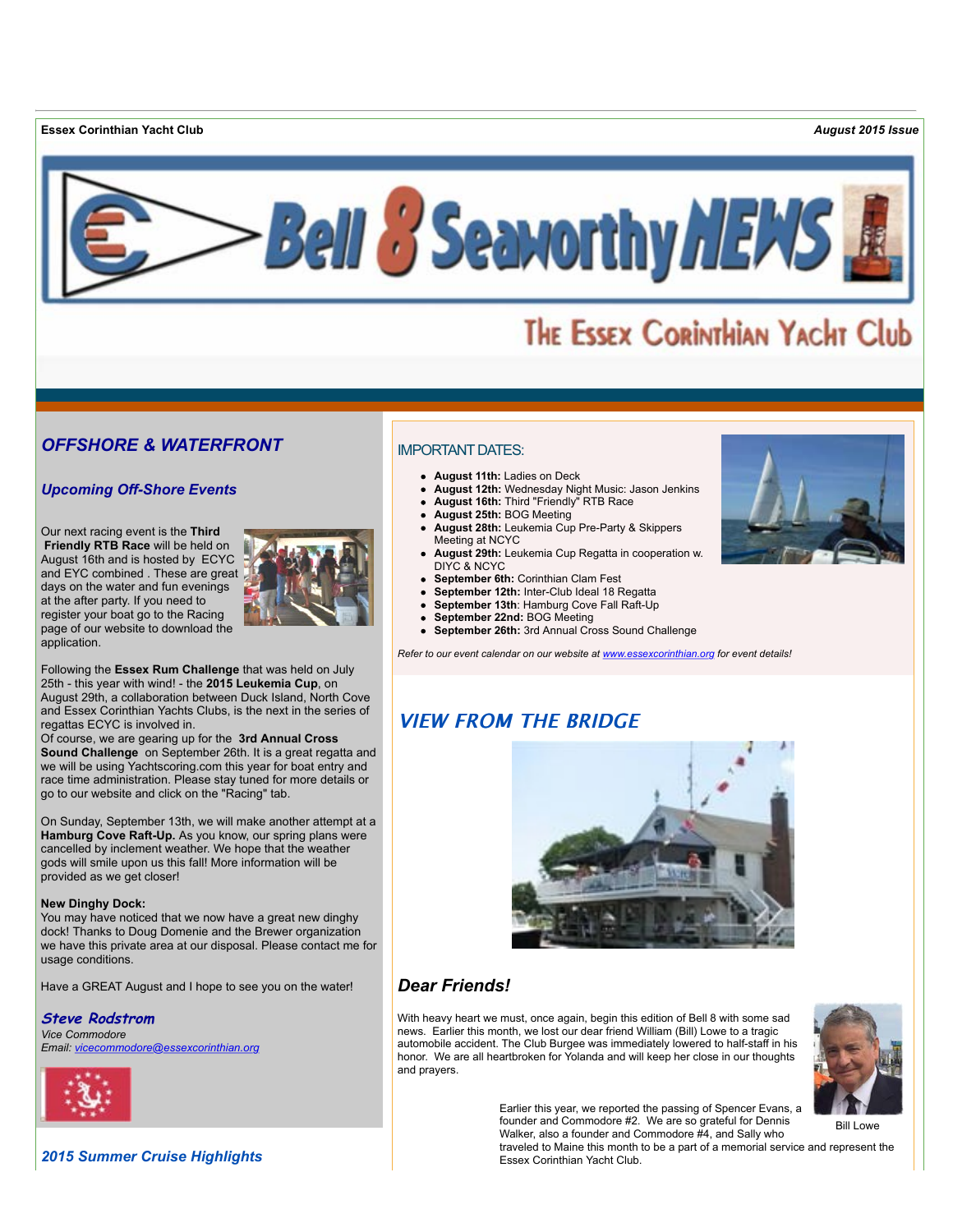ECYC boats have made numerous port calls this summer.

Eight ECYC crews aboard Oasis, Free Spirit, Ragamuffin, Tartuca, Tesoro, Arran, Genesis, and Snow Goose rendezvoused in Three Mile Harbor for the annual Great Bonac fireworks show on Saturday, July 18th. On Sunday morning, a group of Corinthians visited the Devon Yacht Club for its famous Sunday brunch



arranged through a letter of introduction from Jean Little, our club manager to their club manager.



Subsequent destinations included Coecles Harbor and a visit to the Rams Head Inn, Dering Harbor and the Shelter Island Yacht Club, Montauk, Block Island where we found the club's relocated oar at The Oar, Cuttyhunk, Stonington (good reviews on the new Breakwater Restaurant

Brunch at Devon YC

formerly known as the Skipper's Dock), and West Harbor on Fishers Island. We were very happy our new club manager, Jean Little, sailed her boat solo to join us at 3 Mile and Coecles.

Let us know your "one particular harbor" you visited this summer.

**Terry Stewart** *Immediate Past Commodore*



Our oar at "The Oar"

#### *Race Committee Update:*

## *THE ECYC RACING SEASON IS IN FULL SWING!*

#### **AUGUST**

ECYC has been cooperating with Duck Island and North Cove Yacht Clubs to bring you the **2015 Leukemia Cup Regatta**. The pre-race party and charity auction/skippers meeting will be held at North Cove Yacht Club on Friday, August 28th. The **Leukemia Cup Regatta (PHRF) will be held on Saturday, August 29th on Long Island Sound,** followed by a post-race party at Brewer's Pilots Point Marina in Westbrook.

Ruth Emblin, our Rear Commodore, is co-chair for the regatta and is spearheading the fundraiser as well as campaigning her boat in the regatta as a representative of ECYC. Please contact Ruth at **[rearcommodore@essexcorinthian.org](mailto:rearcommodore@essexcorinthian.org)** for more details on how to contribute to the campaign, click on **[Tartuca's Fundraising Page](http://www.leukemiacup.org/pages/ctwhv/ct15/Tartuca)**, or go to the Leukemia Cup website at **[www.leukemiacup.org/ct](http://www.leukemiacup.org/ct)** to register your boat!

Let's work together to support this fundraiser regatta - and to keep the Leukemia Cup trophy at ECYC!

#### **SEPTEMBER**

Mark your calendars for the **Third Annual ECYC CROSS SOUND CHALLENGE.** Save the Date Invitations have been sent to all 2014 participants. The 2015 field will be limited to 50 boats. The Notice of Race is posted at: **[www.essexcorinthian.org/ecyc-cross-sound](http://www.essexcorinthian.org/ecyc-cross-sound-challenge.html)challenge.html .**

The date is **Saturday, September 26th.**



Spencer Evans September :-).

The **2015 Summer Cruise** made stops in 3 Mile, Coecles, Deering and Sag Harbors, as well as Devon YC in the Gardiner's Bay area, and proceeded generally east to visit Montauk Pond, West Harbor, Stonington, Watch Hill, Block Island, Newport and Cuttyhunk (and perhaps a few other anchorages that Tesoro did not visit). The informal itinerary made it po ssible for some folks to stay with the cruise only for the first weekend, while others continued on for a week and some for two weeks of fantastic weather and great cruising. Kicking off the cruise at the 3 Mile Harbor fireworks show, Valerie Votto and Gary Sharpe hosted an exceptional cocktail party aboard Oasis. Toward the end of the first week, the Stewarts and Emblins returned to the Essex area to



compete in EYC's the Rum Challenge and the Brewers continued a little further east.



**Special Congratulations** to Harry Bird and the crew of Blue Bird are in order, for their fantastic finish in the 2015 Marblehead to Halifax Race! Harry was 2nd in the PHC-1 Class, with a corrected elapsed time of just over 66 1/2 hours. Our club is so fortunate to be represented at this world class event by such an accomplished skipper and crew! In other racing events in July, our members dominated the podium at the **Ideal 18 Rum Challenge** and fared extremely well in the **PHRF Rum Challenge** as well. Congratulations to all of our members who represent ECYC in these competitive events!

July went past "like a scalded dog!" (reference the great Lefty Kreh and my hard core fly fishing past). Club members started with the boat parade and picnic on the 4th and kept right on going with Wednesday night jazz, regatta racing, Bastille Day fireworks in 3 Mile Harbor and the ECYC Summer Cruise taking us all the way to the first of August. Phew. I'm glad to be back at work so I can rest up for

#### **On Shore Events:**

Please be sure to take advantage of this year's Wednesday Night Music program, featuring the Essex Corinthian Jazz Band, plus a variety of new talent on alternate weeks. Visit the ECYC website, events page to review the calendar and the musical talent. Labor Day Weekend is just around the corner and Cheryl Arndt and the Entertainment Committee has planned the **"Corinthian Clam Fest"** to celebrate the end of summer. Reservations will be required for this fabulous event, so be sure to sign up early.

#### **On Water Events:**

The final **ECYC/EYC Round the Buoys Friendly** regatta will be held Sunday, August 16th andthe Leukemia Cup is scheduled for August 29th. ECYC's premier on water event, the **Cross Sound Challenge** will be raced on September 26th. Please see the Offshore Report for more details.

**Ideal 18 and Dingy Docking improvements are now complete.** With thanks to Steve Rodstrom's ongoing collaboration with Doug Domenie at Brewer's, we now have a new and improved dock (with cleats!!). Starting



next season, we will implement administrative changes that will further improve club members' access to the dingy dock. Stay tuned for the roll-out of this plan during the winter months.

#### **Goal Setting with our Galley Partners, CCC:**

This mid-summer, the galley has worked hard to meet the 30 minute delivery time goal we set for dinner orders. Great progress has been made on this objective through a streamlining of the menu and operations behind the counter. Many thanks to Monique, Ed and the CCC Team, as well as to our dedicated Galley Liaison, Hollis Barry for their continued efforts to improve the dining experience at the club! Please feel free to offer your constructive criticism to galleyliasison@essexcorinthian.org, or to me personally. Your honest feedback is most appreciated.

#### **Service to the Club and Club Governance:**

At this time of year, the Bridge and nominating committee are hard at work identifying the future cohort of leadership for our great little yacht club. In December, we will have expiring board member terms that will need to be filled and we'll need new volunteers for committee chairs and assistants. If you have an interest in serving your Club, please contact me, any member of the Bridge, or Terry Stewart (Nominating Committee Chair). We'd like to hear from you!

**Cheers,**

Tim Brewer **Commodore**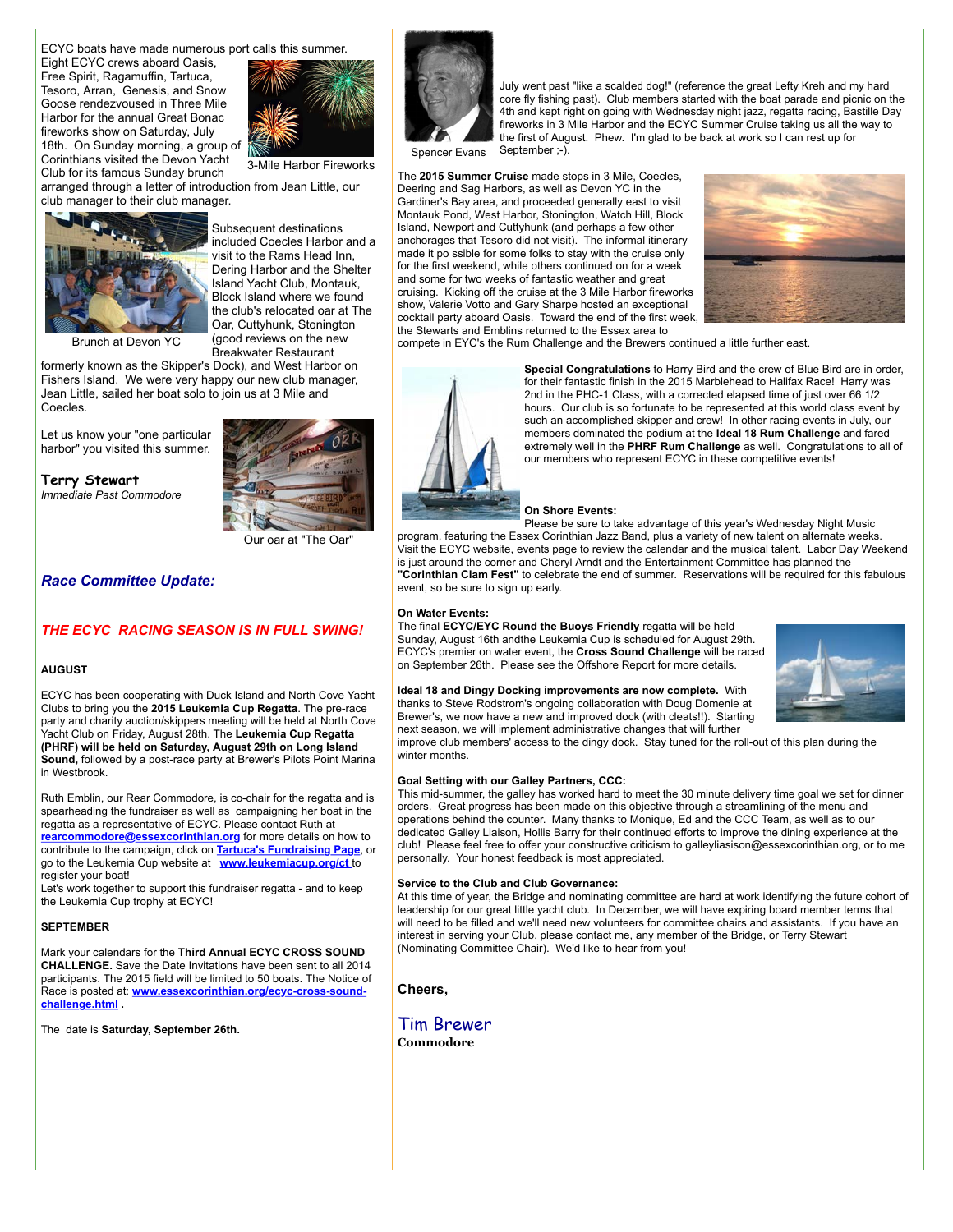

The registration for **Cross Sound Challenge** (XSC for short) has now started. This is not a race to miss, neither is the post-race party to be held at Brewer Essex Island!

If you have a business and wish to become a **Cross Sound Challenge Sponsor**, please contact me and I will provide you with details or go to our website to download a sponsorship form!

Boats may now register directly via **Yachtscoring.com**, a system for boat entry and race timing administration. Please go to **[www.yachtscoring.com/emenu.cfm?eID=1486](http://www.yachtscoring.com/emenu.cfm?eID=1486)** to register your PHRF-rated boat.

## **Priscilla Robinson**

Race Committee Chair & The ECYC 2015 Race Committee Email: [racechair@essexcorinthian.org](mailto:racechair@essexcorinthian.org) 

# *ON-SHORE & HOUSE*

You may have noticed that our deck is looking a little peculiar at the moment. Well, our house committee is hard at work to add some new life to the decks and railings. Please volunteer to help if you can, it is a huge job, and any extra hand is welcome!

Our music program is in full swing, and more great new acts, as well as old favorites, are beckoning! Next Wednesday night we will enjoy a repeat performance of master guitarist **Jason Jenkins, together with percussionist Idalberto Perdomo**. Since his last performance drew a very large crowd, we would like to ask you to provide an advance headcount to our galley to ensure they can plan their food service accordingly. **Please email Monique at [monique@coastalcookingcompany.com](mailto:monique@coastalcookingcompany.com) to let her know you are planning to attend!** And check out the Wednesday night music program, accessible

via our **Event** page on our website, to find out who is playing next!

Our third **"Ladies On Deck"** get-together will be held on Tuesday, August 11th. Come, grab your favorite cocktail, bring an appetizer to share and enjoy! Bring a friend! We will also open the **Ship's Store** on Tuesday night, as there are some new items available of particular interest to the ECYC ladies!

Save the date for our Labor Day Weekend **"Corinthian Clam Fest"** on Sunday, September 6th! Details will be shared soon, but make sure you pencil the date into your calendar!

The planning for the **3rd Annual Cross Sound Challenge** is in full swing, and we are looking forward to a great event on September 26th. The regatta promises to be better than ever, and we are pleased to announce that this year's post-race party will be held at Brewer Essex Island! More information on the race, party, available sponsoring opportunities, t-shirts sales and more, is available on our website at [www.essexcorinthian.org/ecyc-cross-sound-challenge.html](http://www.essexcorinthian.org/ecyc-cross-sound-challenge.html)

J **oin a committee**, whether on- or off-shore, we need you! If you have suggestions or comments, please feel free to contact me or any of our board members to share. ECYC lives and breathes with the help of our membership.









# *Galley News*

The menus offered Friday and Wednesday nights have been streamlined in an effort to reduce wait times between when orders are placed and the food is delivered to the table. CCC's turnaround performance goal is as close to 30 minutes as possible.

When we have special music events planned for this summer that have the potential to draw a larger audience we will need to plan for the event in advance to allow the galley to serve everyone better. On those nights, Coastal Cooking will offer a simplified menu as well as ask for you to **RSVP** your intention to attend (but it should not be construed as a reservation since, as has been our long tradition, table seating will remain first come, first served.) An RSVP helps Ed and Monique anticipate a larger crowd, and a streamlined menu helps assure that food orders are fulfilled in a timely manner. Coastal Cooking is known for its delicious fare and this will continue to be their hallmark.

*Just as a reminder, please be sure when filling out your dinner order to underline your appetizers and to include your table number. This will help the staff greatly in locating you at your table and delivering your dinner to you. Another helpful tip to reduce wait times is to turn your order tickets in as soon as possible.*

*We would like to thank Ed, Monique and their team for all their efforts!*

*Remember, we publish updated menus via e-blasts and on our website. Check back often to see what is new: [www.essexcorinthian.org/dining.html](http://www.essexcorinthian.org/dining.html)*

Looking forward to seeing you at the club!

**Hollis Barry** *Galley Liaison*

## *Did You Know?*

#### *Sunday Dinners*

run through the end of August, so take advantage of those balmy August nights to end your weekend with a delicious dinner on the ECYC deck!

**We want your feedback about our galley activities.** Please let us know what you think!

Email Hollis at [galleyliaison@essexcorinthian.org](mailto:galleyliaison@essexcorinthian.org)

# **Summer Galley Hours:**

## **Lunch:**

Wednesday, Thursday, Friday and Saturday (self-service) 11.30 am to 2.00 pm

**Dinner:**  Wednesday (self-service), Friday (table service) Sunday (self-service) 6.00 pm to 8.30 pm

## **Brunch:**

Sunday (self-service) 11.00  $\sin$  to 2.00 pm - special brunch hours on selected holidays!



*We want to know what you think about our galley!*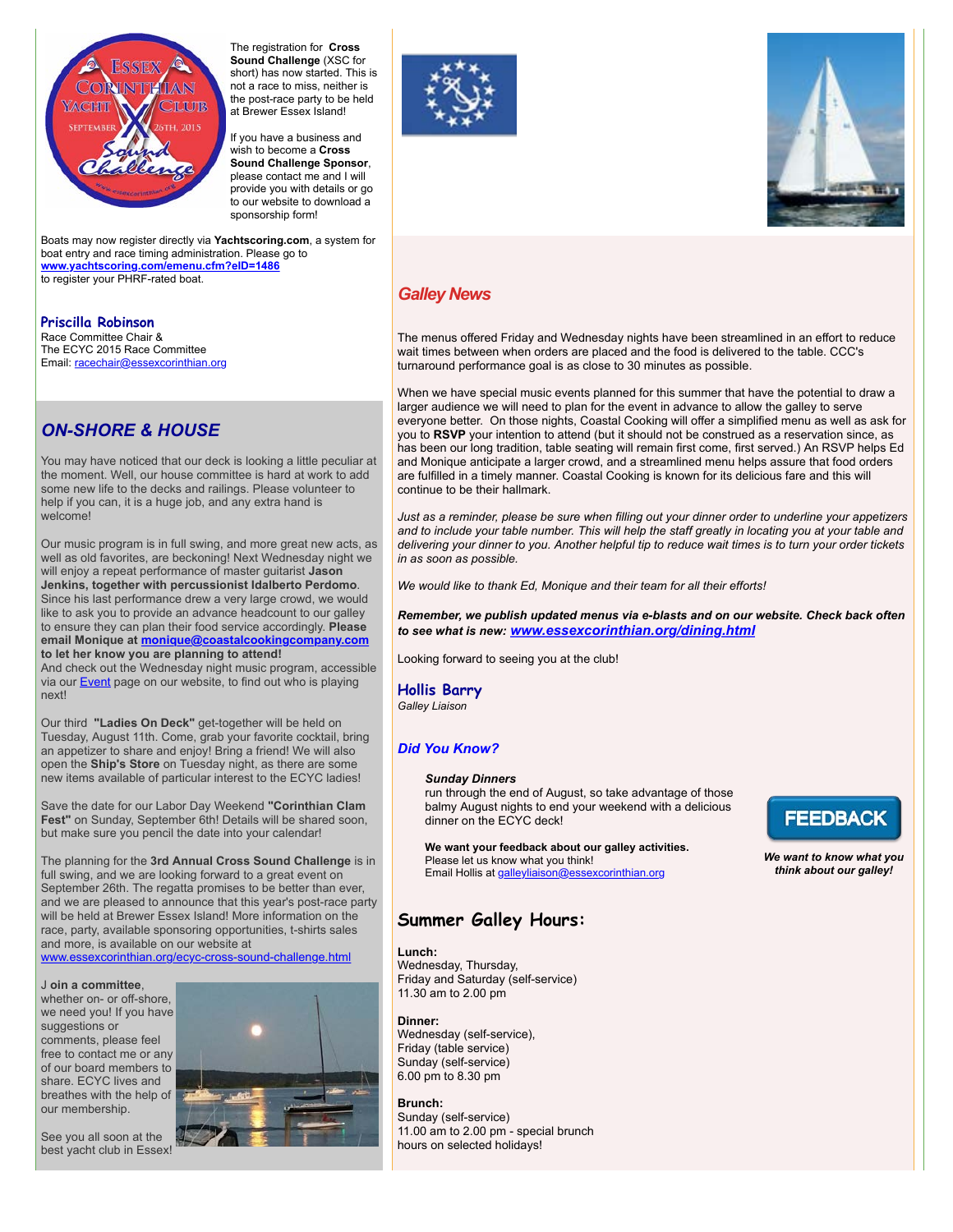

## *House Committee Update:*

If have not noticed yet, there is an additional, brand new picnic table on the lower deck. The table will provide much needed expanded outdoor seating for all to use during special events. This was only made possible due to the direct efforts and subsidy to offset costs by George Van Drasek . The entire club owes George a huge thank you for his generosity and initiative to pursue to conclusion. THANK YOU George!

The outdoor grill, pillars, and trim of the front deck were scraped, sanded, primed, and painted by the work crew of Bill Robbins, George Van Drasek, Terry Stewart, and myself. The original work day was rained out, the 4 of us showed the following week to get to completing the prime coat. George followed-up the next couple days to complete the finish coat by himself. Another outstanding effort by George, thank you again!



The decking on the front remains to be scraped and sanded to prepare for applying the same solid color stain. The rear deck & railing is in dire need of resurfacing. The activity to complete necessary steps will be a rolling effort to take place on Mondays & Tuesdays until complete. The first session was delayed a week to July 20. Work crew for the kick-off

included Myron Stacks, Lee Ellison, John MacArthur, Ed Birch, Andy Roussel, Bill Robbins and myself. Next day had Ed Birch, Peg & Arnie Chester to keep progress going. Work is continuing on Mondays & Tuesdays, focus on the front deck and rear deck railing. Scrapers, tarp, vacuums, and extension cord are in the locker room area for anyone able to give a couple hours to help the effort along. Set up & clean-up is tedious, the tarp is best used to cover the Brewer's dock to minimize chips and assist with their removal. Brewer's requested removal of all paint chips from their dock. A leaf blower was made available by Brewer's (located in Cy's office) which proved effective to move chips to a location for ease of pick-up. A broom and dust pan is also available in the locker room.

Once scraping & finish sanding is complete on the railing, a primer coat will be applied, followed by 2 top coats. All primer and paint is on premise in the river room galley area. There is an incredible amount of surface area, the more hands the more likely will complete. No one knows better than me the unenviable task this will be to complete, but complete we must. Please come down on any of the Mondays or Tuesdays to help edge toward completion. I will not be there each day, members are asked to independently assist through completion.

**Chuck Grusse House Chair Email: [house@essexcorinthian.org](mailto:house@essexcorinthian.org)**

## *Entertainment Committee Update:*

We enjoyed a great **4th of July Boat Parade and Party.** All thanks go to you, the members, who pitched in and made this a true family affair.

We have been enjoying our **Wednesday Night Music Program**, and remind you all that on August 12th our Spanish Guitarist Jason and his percussionist Perdomo will be back to entertain us. Last time we had a fabulous turnout so I am hoping we'll have a similar crowd this time. If you haven't heard these very different classical musicians, this is your opportunity. Before you know it the summer will be gone and winter will be chasing us. Many of our musicians have been playing out on our deck this summer so come and enjoy the wonderful atmosphere with a great view and delicious food. Go to our website and take a look at what performance is next:

# **2016 ECYC Board of Governors Call for Nominations.**



A terrific way to expand your ECYC experience and make new friends is serving on the Board of Governors. This is the time of year the Nominating Committee seeks candidates to lead the club into the future across our broad range of on and off shore activities.

To learn more, please contact members of the Nominating Committee (Past Commodore Terry Stewart [chair], Membership Chair Val Votto, and past BOG member Jane Pfeffer).

## *OFFSHORE REGATTA NEWS: Bluebird Races Into Second Place in Halifax Race!*

We are pleased and proud to report Harry Bird and the crew of Bluebird took second in class (cruising non spinnaker) in this year's Marblehead to Halifax race. Joined by fellow Corinthian's Dick Hoxley and Ed Remillard (with Ed acting as the other watch captain) Bluebird finished the 363 mile race in just under three days beating perennial rival Ticonderoga from the Riverside Yacht Club by four hours on corrected time.

The race included the traditional challenges involving fluky winds, fog, and currents in the Gulf of Maine.

In addition to placing in the race for the third consecutive time, another sailing feat Harry accomplished was sailing Bluebird back from Halifax to include a solo 40-hour crossing of the Gulf of Maine where he met up with his favorite first mate Goody in Southwest Harbor, Maine for the return trip to Essex.

A major Corinthian salute to Harry and his crew! Well done!



# *Ship's Store:*

The Ship's Store will be open during "Ladies on Deck" on Tuesday, August 11th, and during Friday night dinner, August 14th.

If you would like to purchase ECYC merchandise please see Jean Brewer!

**Jean Brewer Ship's Store Manager**



# *Did You Know?*

## **DINGHY & KAYAK RACK:**

The rack is reserved for ECYC members. If you are storing your dinghy or kayak there and have not picked up a sticker, please do so. Unstickered vessels may be removed at the owner's expense.





# **NEW ART EXHIBITION:**

Thanks to curator Susan Malan, get ready for a new Essex Art Association exhibition at ECYC, to be hung on August 16th and 17th!

#### **WEBSITE:**

All of our events and announcements, as well as archive copies of the Bell 8 Newsletter are available online at our website, [www.essexcorinthian.org!](http://www.essexcorinthian.org)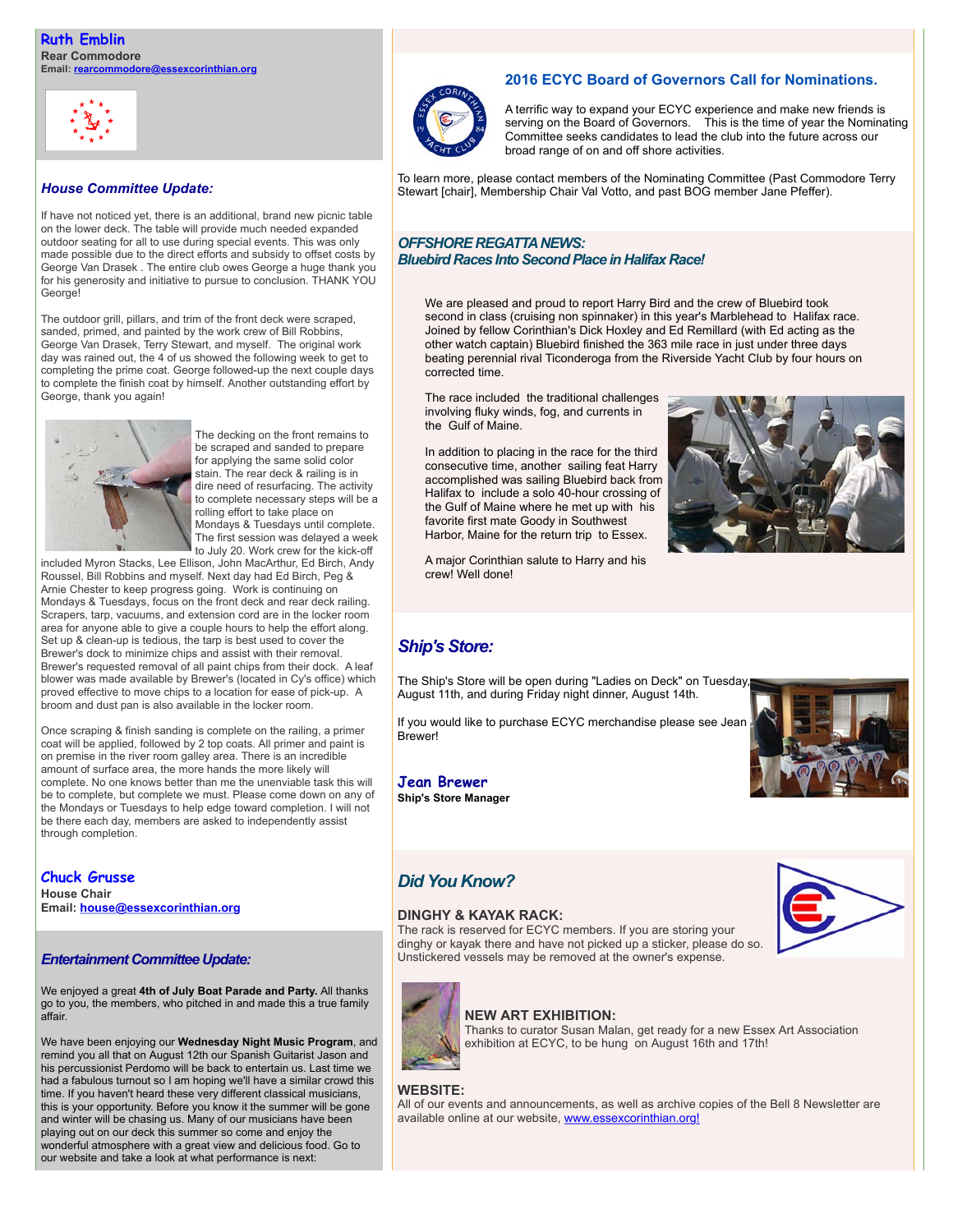#### **[www.essexcorinthian.org/ecyc-music-program.html](http://www.ecyc-music-program.html)**

We are now working on our **Cross Sound Challenge Regatta and Post-Ra ce Party** on September 26th and our **Labor Day Weekend "Corinthian Clam Fest"** . Details will



#### *Ladies:*

follow soon.

Don't forget about **Ladies on Deck on Tuesday, August 11th**. An evening on our deck, with snacks and beverages, recipe swaps, and friends..old and new.. All are welcome!

How can I make this club more fun for you? Ideas? Suggestions? Send them to me, please. As we evolve as a club, our dynamics change and so must we, so I am grateful for all input.

Remember, our events are listed online at our website, just go to [www.essexcorinthian.org](http://www.essexcorinthian.org) ... and click on "Events"!

If you have any questions or suggestions, please call me at 860 227- 1363 or email me at events@essexcorinthian.org .

**Cheryl Arndt Entertainment Chair Email: [events@essexcorinthian.org](mailto:events@essexcorinthian.org)**

#### *Membership Update:*

ECYC has started the summer on an up note by being able to welcome back some former members as well as welcoming some new members.

As for new members, Yolanda and the late Bill Lowe introduced ECYC to **Greig Todd and Russell Pagliughi** at the May impromptu recruitment reception. Since then they have been regulars at the Club and gave us their application for membership on July 4, 2015 after participating in the boat parade aboard Osprey. Greig and Russell were sponsored by Steve Rodstrom and Ellen Smoller. They said that they joined the Club to make new friends. Lifelong boaters, they are members of the Newport Harbor Yacht Club.

**Susan and John Abbot** also join us as new members. At the June 26, 2015 new member reception they were introduced as potential new members and joined us shortly thereafter. The Abbots are New York residents who spend their weekends in Deep River. John, who attended the US Naval Academy, grew up sailing small boats in Mobile Bay, Alabama. The Abbots are members of Pettipaug Yacht Club and are looking forward to becoming more involved with the sailing community in Essex.

We also have some familiar faces returning to ECYC. The Club gets to welcome back **Laura Walker** and **Eric Glidden** who return to ECYC after residing out of state. Similarly, **Diana Harbison** has also rejoined us. In addition, **Dr. Ruth Levy**, Superintendent of Regional School District #4 is once again an ECYC member.

Please welcome and introduce yourselves to the new and reinstated members. Include them in our activities and demonstrate what true Corinthian spirit really means.

Invite your friends to come to the Club to experience this truly special place, and all it has to offer - an unparalleled view of the river, activities for boaters and non-boaters alike, superlative galley service and an environment of good fellowship.

**Val Votto Membership Chair** Email: [membership@essexcorinthian.org](mailto:membership@essexcorinthian.org)

#### **IMPORTANT REMINDER:**

Please remember that with the chance of domain to **www.essexcorinthian.org** over a year ago, t he general office email address was changed to **[ecyc@essexcorinthian.org](mailto:ecyc@essexcorinthian.org) .** 

We noticed that some of you are still using the old email address, which will no longer work. Please make a note of it, if you have not already done so.

#### *Strategic Planning Update:*

Planning and design continue. We will update you as we go along. Feel free to contact me if you have any questions or suggestions.

#### **Richard Pierce Strategic Planning Chair**

**Email: [strategy@essexcorinthian.org](mailto:strategy@essexcorinthian.org)**





# *Green Tip of the Month:*

## **Don't Let Your Sunscreen Hurt The Environment**

For boaters who are always out on the water sunscreen is a must. But sometimes even the most innocent-looking product can actually be harmful for the environment.

You might be fishing in shorts and a tank top as UV light ricochets off the clear water onto your tender flesh. Or you are sailing in a stiff breeze with clouds in the sky and it doesn't really feel that hot out there, so you decided you didn't really need to apply much sunscreen or even none at all. Maybe you were out in your garden and took off your shirt just for a few minutes. And later you realize that you got pretty burned. Of course, the best way to avoid sunburn is to stay out of sun altogether, but it is summer, we love being outdoors, we love being near or on the water, and hiding from the sun is just not always an option.

So we grab the next tube of sunscreen we can get our hands on and slather it on. Problem solved? Not for the environment, actually. Some sunscreens contain chemicals that can be harmful when they wash off into rivers and oceans, they can be absorbed by fish and have been reported as agents in coral bleaching.

To protect yourself AND the environment, look for sunscreens that are chemical-free, protect both against skin-cancer-causing UVA and sunburn-causing UVB rays. They should contain zinc instead of harmful ingredients, and by the way, zinc makes these lotions extra creamy, thus they feel great on your skin. Don't think that you are impervious to UVA (the skin-cancer-causing rays) just because you are one of the lucky ones who don't burn easily... Be smart about your health and use sunscreen to protect yourself!

No matter what kind of sunscreen you buy, the Skin Cancer Foundation asks you to remember these basics when picking your product:

- Look for sunscreen that has at least SPF 15 and at most SPF 50
- Reapply every two hours and after swimming or heavy sweating
- Make sure it offers 'Broad Spectrum' protection, which shields against UVA and UVB rays
- Choose lotions over spray for more consistent coverage

And while you're at it, look for the "bunny" emblem on the packaging that denotes an animalfriendly (not tested on animals) product, too!

Here is a link to some of the best eco-friendly sunscreens: **<http://health.infoniac.com/top-ten-safest-eco-friendly-sunscreens.html>**

Hope to see you at the club or out on the water soon - nicely tanned but not sunburned!

#### **Ruth Emblin**

*Rear Commodore & Fleet Communicator*